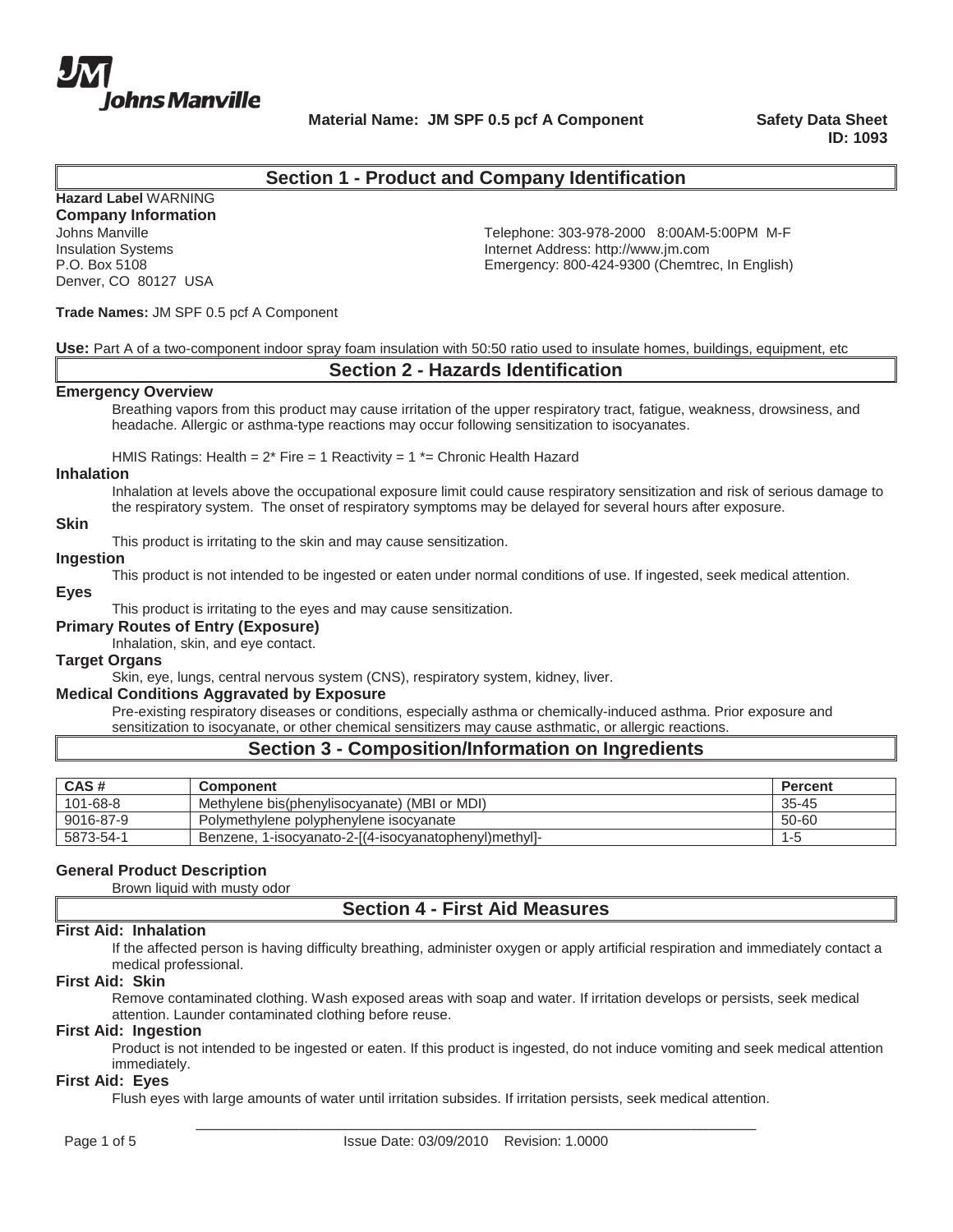#### **First Aid: Notes to Physician**

Treatment for inhalation, skin contact, or ingestion should be symptomatic. Inhalation of high concentrations of this material, as could occur in enclosed spaces or during deliberate abuse, may be associated with cardiac arrhythmias.

# **Section 5 - Fire Fighting Measures**

**Flash Point:** 388.4 F/198 C **Method Used:** ASTM D 93 **Upper Flammable Limit (UFL): Lower Flammable Limit (LFL): Auto Ignition: Flammability Classification: Rate of Burning:** 

## **General Fire Hazards**

MDI vapor and other gases may be generated by thermal decomposition. At temperatures greater than 160°C/320°F, MDI can polymerize and decompose, causing pressure build-up in closed containers. Temperatures over 49°C/120°F accelerate the reaction of MDI with water, which releases carbon dioxide and makes explosive rupture of closed containers possible.

## **Hazardous Combustion Products**

Carbon monoxide, carbon dioxide, halogenated hydrocarbons, nitrogen oxides, and various hydrocarbons.

## **Extinguishing Media**

Carbon dioxide  $(CO<sub>2</sub>)$ , dry chemical.

## **Fire Fighting Equipment/Instructions**

Use NIOSH-approved self-contained breathing apparatus operating in the pressure demand mode and full fire fighting protective clothing. Avoid inhalation of vapors.

# **Section 6 - Accidental Release Measures**

#### **Containment Procedures**

Remove all sources of ignition. Evacuate and ventilate spill area. Dam spill area with sand, earth, or other suitable absorbent. Prevent entry of material into sewers, other water sources, or land areas. Wear full protective clothing and respiratory protection during clean-up as required to maintain exposures below the applicable exposure limit. Shovel absorbed material into containers in well-ventilated area.

MDI in contaminated areas can be neutralized with an ammonia/water solution (80% water, plus 20% non-ionic surfactant, or 90% water, 3-8% ammonia, plus 2% detergent. Use 10 parts neutralizer per one part isocyanate.) Allow containers of neutralized solution to stand, uncovered, for 48 hours to allow carbon dioxide (CO2) to escape. Small spills should be allowed to stand at least 15 minutes.

#### **Clean-Up Procedures**

Place in closable container for disposal.

# **Section 7 - Handling and Storage**

#### **Handling Procedures**

Use protective equipment as described in Section 8 of this safety data sheet when handling uncontained material. Handle in accordance with good industrial hygiene and safety practices.

#### **Storage Procedures**

Warehouse storage should be in accordance with package directions, if any. Product should be kept in a cool and dry area in original packaging. Do not freeze.

# **Section 8 - Exposure Controls / Personal Protection**

## **Exposure Guidelines**

## **A: General Product Information**

Protective equipment should be provided as necessary to prevent inhalation of vapors, prolonged skin contact, and to keep exposure levels below the applicable exposure limits.

## **B: Component Exposure Limits**

#### **Methylene bis(phenylisocyanate) (MBI or MDI) (101-68-8)**

OSHA: 0.02 ppm Ceiling; 0.2 mg/m3 Ceiling

ACGIH: 0.005 ppm TWA

#### **PERSONAL PROTECTIVE EQUIPMENT**

#### **Personal Protective Equipment: Eyes/Face**

Safety glasses with side shields or chemical goggles are recommended.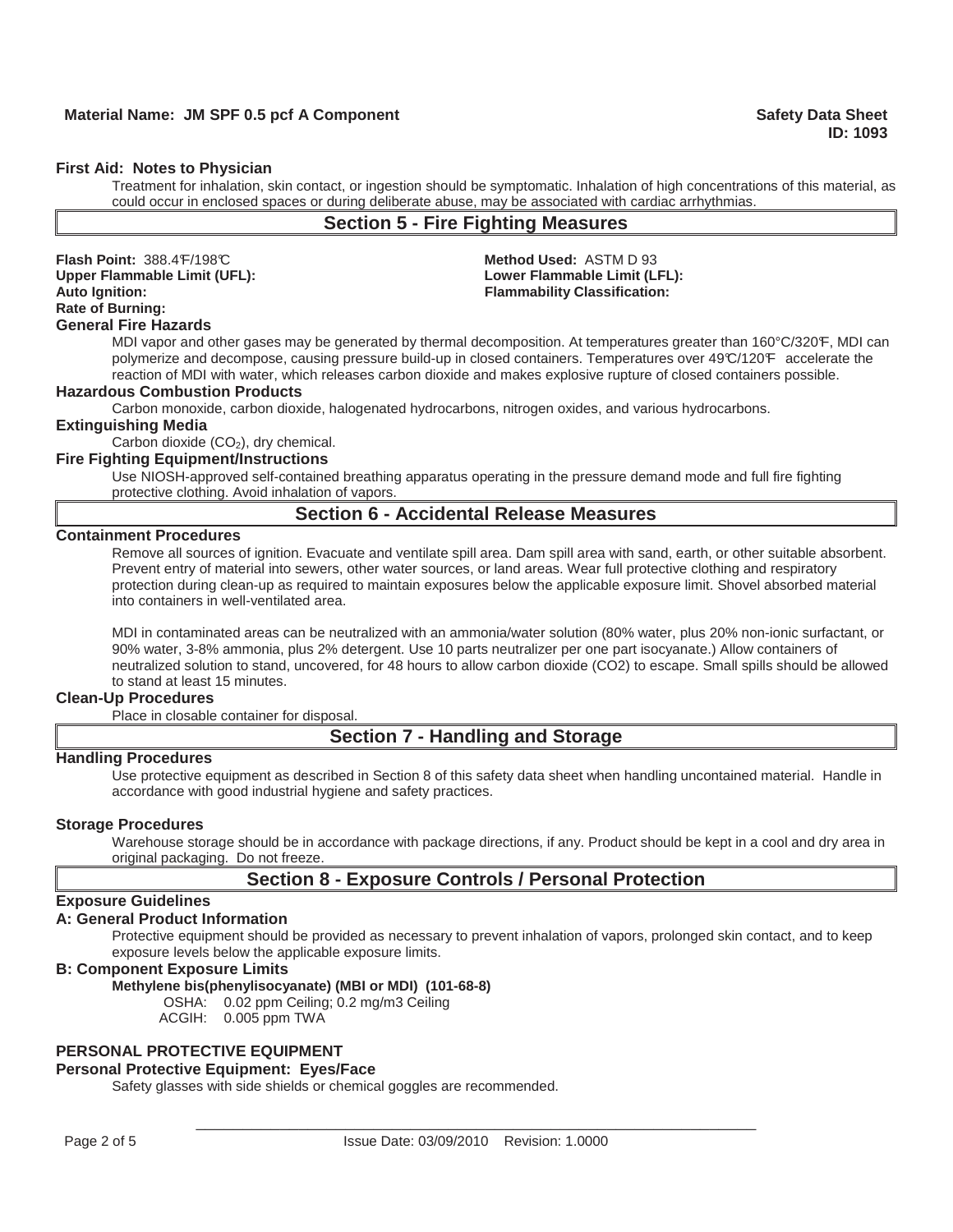# **Material Name: JM SPF 0.5 pcf A Component Sheet Sheet Sheet Sheet Safety Data Sheet**

#### **Personal Protective Equipment: Skin**

Impervious gloves such as nitrile rubber should be used to help prevent excessive skin contact.

#### **Personal Protective Equipment: Respiratory**

A NIOSH approved respirator must be used if vapor concentrations exceed exposure limits.

## **Ventilation**

Local exhaust or general dilution ventilation may be required to maintain exposures below the applicable exposure limits. The need for ventilation systems should be evaluated by a professional industrial hygienist, while the design of specific ventilation systems should be conducted by a professional engineer.

#### **Personal Protective Equipment: General**

Protective equipment should be provided as necessary to prevent irritation of the throat, eyes, and skin, and to keep exposures below the applicable exposure limits identified in Section 8.

# **Section 9 - Physical & Chemical Properties**

**Vapor Pressure:** <0.0001 mmHg @ 25°C (77°F) **Vapor Density:** 8.5

**Appearance:** brown color **CODO CODO Odor: Odor:** slightly musty **Physical State:** liquid **pH:** Not Applicable **Boiling Point:** Approximately 208°C (406.4°F) **Melting Point:** Not Available **Solubility (H2O):** Reacts with water **Specific Gravity:** 1.24 @ 25°C (77°F)

# **Section 10 - Stability & Reactivity Information**

#### **Stability**

MDI vapor and other gases may be generated by thermal decomposition. At temperatures greater than 160°C/320°F, MDI can polymerize and decompose, causing pressure build-up in closed containers. Temperatures over 49°C/120°F accelerate the reaction of MDI with water, which releases carbon dioxide. Explosive rupture of closed containers is possible.

#### **Stability: Conditions to Avoid**

Keep away from ignition sources. Do not freeze. Do not thin.

#### **Incompatibility**

Strong acids, alkalis, and oxidizing agents

## **Hazardous Polymerization**

May occur at elevated temperatures in the presence of alkalis, tertiary amines, and metal compounds.

## **Section 11 - Toxicological Information**

# **Acute Toxicity**

## **A: General Product Information**

MDI is an allergic sensitizing agent that may produce wheezing, coughing, shortness of breath, runny nose, sore throat, coughing, and reduced lung function. Effects may be delayed. Eye contact may cause irritation with tearing (watery eyes), reddening, and swelling. Ingestion may produce irritation, and corrosive effects on the digestive system.

#### **B: Component Analysis - LD50/LC50**

## **Methylene bis(phenylisocyanate) (MBI or MDI) (101-68-8)**

Oral LD50 Rat: 9200 mg/kg

#### **Polymethylene polyphenylene isocyanate (9016-87-9)**

Inhalation LC50 Rat: 490 mg/m3/4H; Oral LD50 Rat:49 g/kg; Dermal LD50 Rabbit:>9400 mg/kg

## **Component Carcinogenicity**

#### **Methylene bis(phenylisocyanate) (MBI or MDI) (101-68-8)**

IARC: Group 3 - Not Classifiable (IARC Monograph 71 [1999], Supplement 7 [1987], Monograph 19 [1979])

#### **Polymethylene polyphenylene isocyanate (9016-87-9)**

IARC: Group 3 - Not Classifiable (IARC Supplement 7 [1987], Monograph 19 [1979])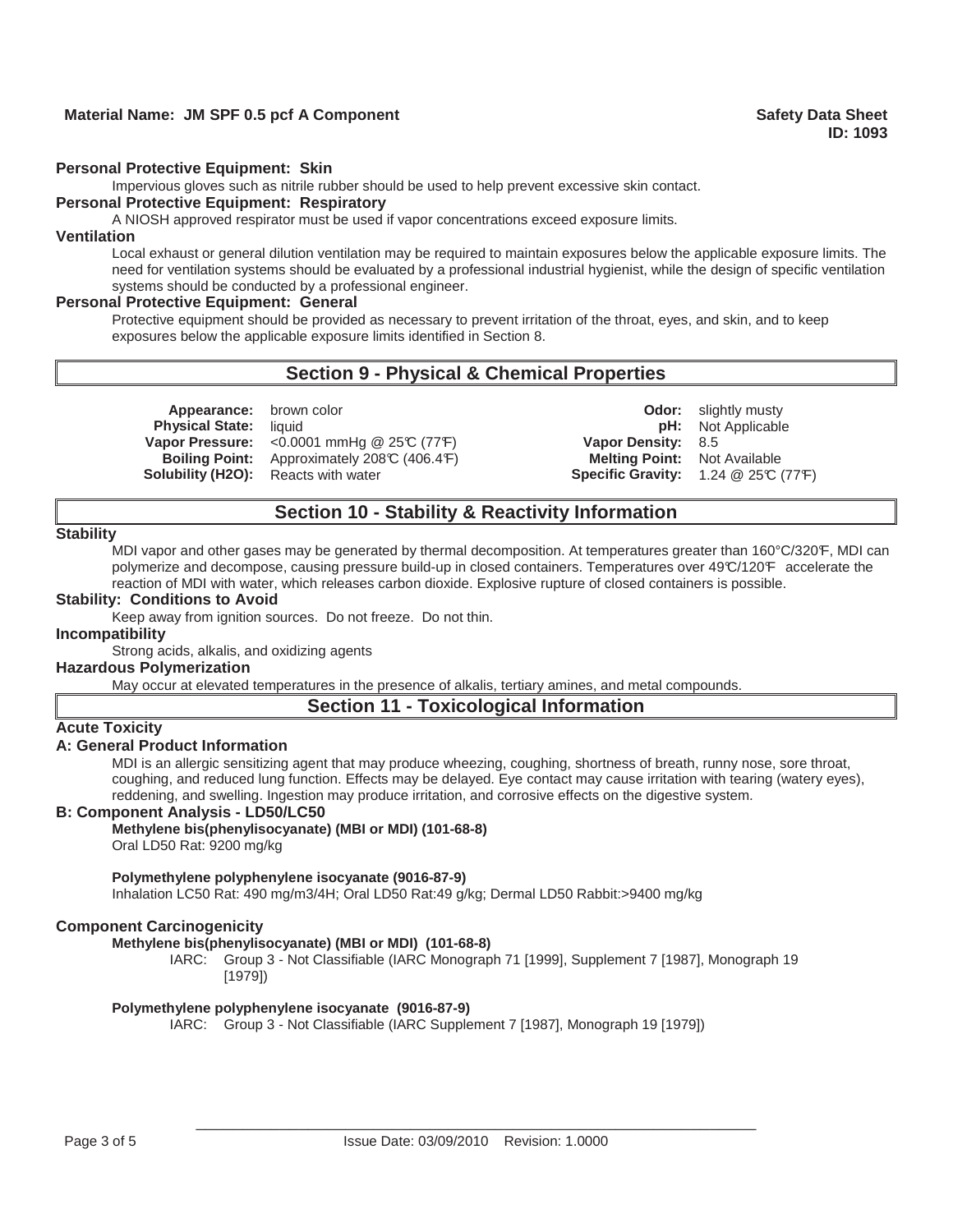# **Material Name: JM SPF 0.5 pcf A Component Safety Data Sheet Safety Data Sheet**  Safety Data Sheet

## **Chronic Toxicity**

If the material is heated isocyanates, mainly diisopropylphenyl isocyanate may be released. Repeated or prolonged exposure to isocyanates in general may result in isocyanate sensitization (chemical asthma) in some individuals, causing them to react to isocyanate exposure at concentrations below the established exposure limits. Symptoms include chest tightness, wheezing, coughing, and shortness of breath. Effects can be delayed. Overexposure can cause lung damage, including decreased lung function. Prolonged or repeated skin contact may cause irritation leading to dermatitis. Skin sensitization may also occur.

## **Teratogenicity**

MDI: In laboratory animals, MDI/polymeric and MDI did not produce birth defects; other fetal effects occurred only at high doses which were toxic to the mother.

# **Section 12 - Ecological Information**

#### **Ecotoxicity**

## **A: General Product Information**

No data available for this product.

## **B: Component Analysis - Ecotoxicity - Aquatic Toxicity**

No ecotoxicity data are available for this product's components.

## **Section 13 - Disposal Considerations**

# **US EPA Waste Number & Descriptions**

## **A: General Product Information**

This product is not expected to be a hazardous waste when it is disposed of according to the U.S. Environmental Protection Agency (EPA) under Resource Conservation and Recovery Act (RCRA) regulations. Product characterization after use is recommended to ensure proper disposal under federal and/or state requirements.

## **B: Component Waste Numbers**

No EPA Waste Numbers are applicable for this product's components.

## **Disposal Instructions**

Dispose of waste material according to Local, State, Federal, and Provincial Environmental Regulations.

## **Section 14 - Transport Information**

## **International Transport Regulations**

These products are not classified as dangerous goods according to international transport regulations.

Single containers less than 5,000 lbs. are not regulated.

## **Section 15 - Regulatory Information**

## **US Federal Regulations**

## **A: General Product Information**

SARA 311 Status. The following SARA 311 designations apply to this product: Immediate (acute) health hazard. Delayed (chronic) health hazard.

## **B: Component Analysis**

This material contains one or more of the following chemicals required to be identified under SARA Section 302 (40 CFR 355 Appendix A), SARA Section 313 (40 CFR 372.65) and/or CERCLA (40 CFR 302.4).

#### **Methylene bis(phenylisocyanate) (MBI or MDI) (101-68-8)**

SARA 313: 1.0 % de minimis concentration (listed under Chemical Category N120, Diisocyanates)

CERCLA: 5000 lb final RQ; 2270 kg final RQ

#### **Polymethylene polyphenylene isocyanate (9016-87-9)**

SARA 313: 1.0 % de minimis concentration (listed under Chemical Category N120, Diisocyanates)

## **State Regulations**

## **A: General Product Information**

Other state regulations may apply. Check individual state requirements.

This product contains a trace (ppm) amount of phenyl isocyanate (CAS# 103-71-9) and monochlorobenzene (CAS# 108-90-7) as impurities.